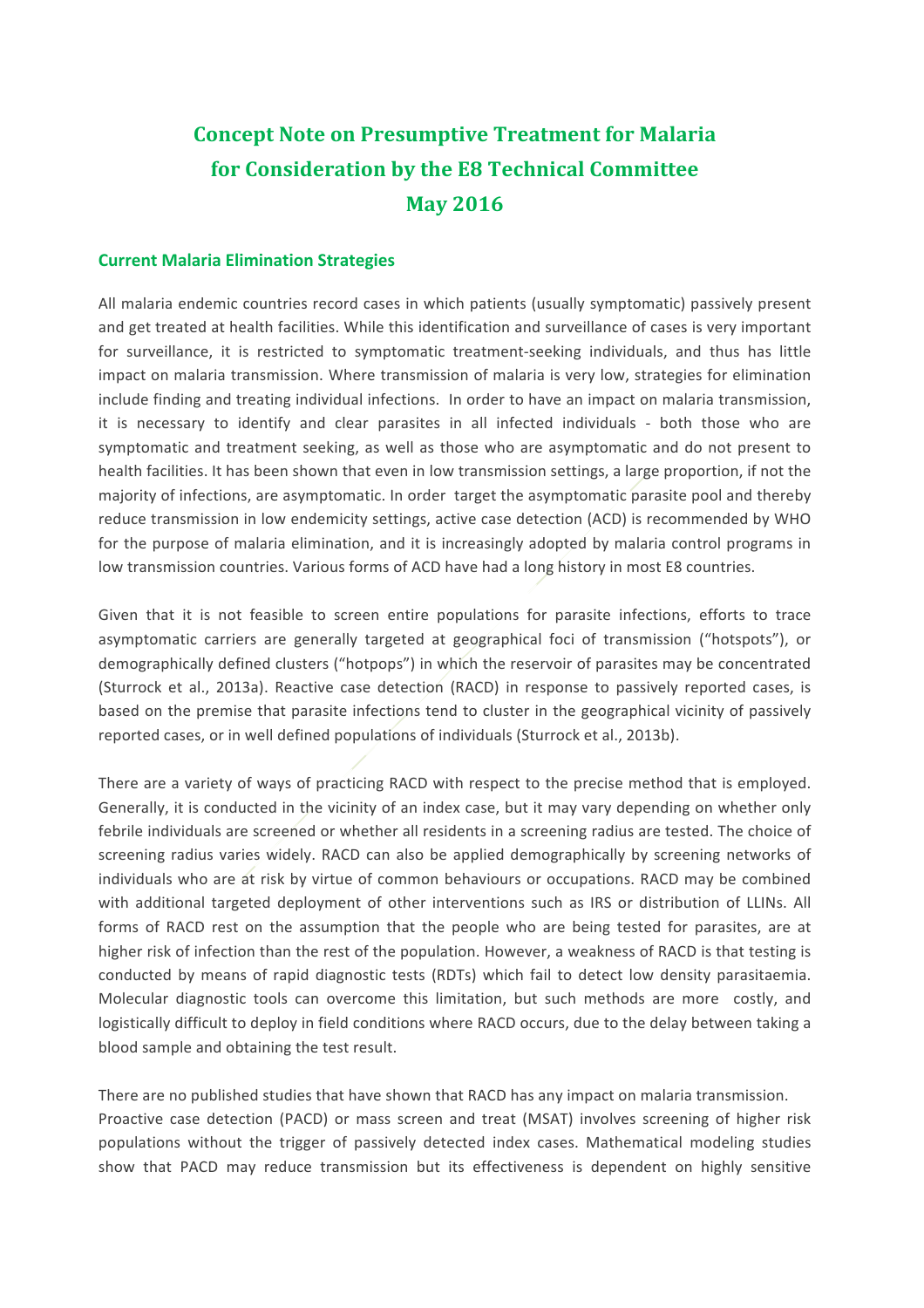diagnostic tools and on achieving high coverage. A recent trial in Burkina Faso using RDTs for proactive case detection failed to show any effect of this intervention on malaria prevalence or incidence (Tiono et al., 2013). PACD has, however, been used to reduce transmission in Taiwan, China and Brazil(Yekutiel, 1960, Zizhao et al., 1999, Macauley, 2005). A study in Zambia did achieve reductions in malaria burden after repeated rounds of screening and treating using artemether-lumefantrine, but it was considered unlikely that MSAT would eliminate malaria in this setting(Larsen et al., 2015). In a recent study in Zanzibar, it was reported that there was no significant difference in malaria incidence between districts where focal ACD was applied and control districts (evidence presented to WHO Malaria Policy Advisory Committee Meeting, 16-18 September 2015)(WHO, 2015).

In general, the impact of ACD (whether proactive or reactive) is limited due to the low sensitivity of RDTs, and due to the low yield of positives in elimination settings. Subpatent infections, i.e. those not picked up by RDTs or microscopy, are estimated to make up between 20% and 50% of all human to mosquito transmission in low transmission settings(Okell et al., 2012). Molecular tools such as PCR or LAMP would detect a large proportion of low density infections, but these methods are impractical because of long turnaround times and cost. Using high sensitivity RDTs, which are currently under development, would increase the proportion of infections that are currently detected by ACD. However very low density infections would still be missed, regardless of the diagnostic test used. As a result of these limitations, WHO's Malaria Policy Advisory Committee has recently concluded that *MSAT* and *focal screen and treat (FSAT)* are not suitable as interventions to interrupt malaria *transmission (WHO, 2016).*

#### **Mass drug administration (MDA)**

 

MDA in targeted populations with high risk factors is an alternative to ACD which would overcome the problem of missed infections. MDA can be defined as "the administration of a full dose of antimalarial treatment, irrespective of the knowledge of symptoms or presence of infection, to an *entire population in a given area, except those in whom the medicine is contraindicated"* (WHO Global Malaria Programme Malaria Policy Advisory Committee meeting, November 2015)<sup>1</sup>. MDA has been used in the past to control epidemics, to reduce or interrupt transmission, and more recently in emergency situations such as the Ebola epidemic in West Africa. Generally, it has been more effective in low transmission, near-elimination settings, and on islands where there has been reduced risk of reintroduction of infection. MDA programmes have been more successful where they included vector control, usually IRS, as part of the strategy; where active engagement of communities has been sought by the programme; and where very high levels of coverage and adherence were attained, often through directly observed therapy (Newby et al., 2015). It is not known whether transmission reduction of MDA is caused by the treatment of asymptomatic malaria which would otherwise go untreated and hence contribute towards transmission, or through the prophylaxis against infection that is provided to the population at large, or a combination of both.

Whilst emphasizing that there is a need for research to strengthen the evidence base for the effectiveness of MDA, WHO have recently recommended that MDA should be considered for

<sup>1</sup> Report available on WHO-GMP website at http://www.who.int/malaria/mpac/mpac-sept2015-erg-mdareport.pdf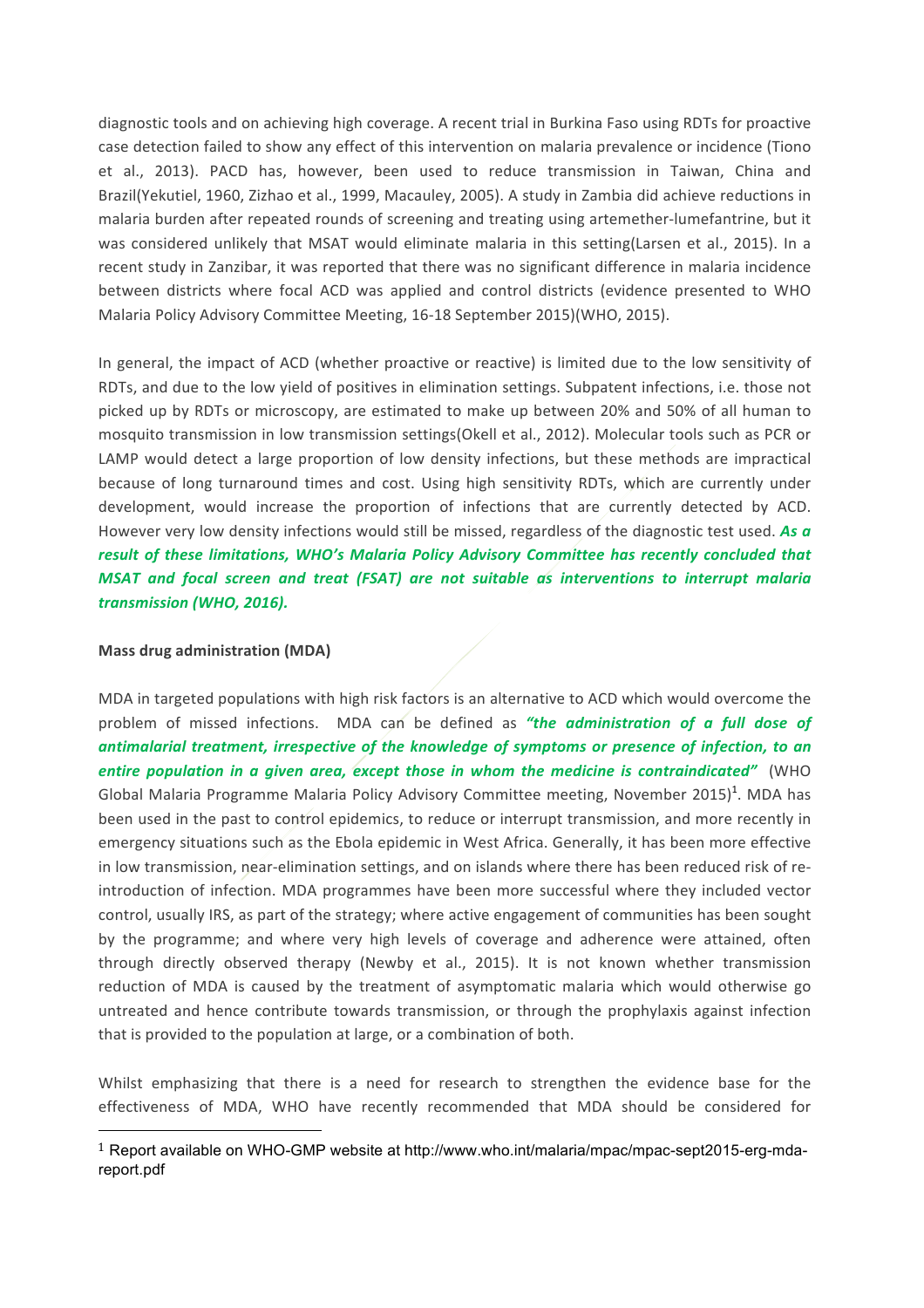elimination of *P. falciparum* "in areas approaching interruption of transmission where there is good access to treatment, effective implementation of vector control and surveillance, and a minimal risk of re-introduction of infection"( 1 above). It further recommended that medicines for MDA should preferably have a long half-life, and should be different from those used for first line treatment in the area. Emergence of possible drug resistance should be monitored and the effectiveness of MDA implementations should be rigorously evaluated.

MDA is associated with distinct operational challenges. These include: the need for monitoring for concurrent drug interventions to avoid interactions between drugs; difficulty in giving multiday drug regimens to mobile and remote populations; unwillingness of some people to take drugs when they feel well and have not been tested; need to consider pregnancy testing; monitoring for drug resistance markers; ensuring informed consent is given by participants.

### **Implications for E8**

MDA has already been introduced in studies in some E8 countries. Trials in Zambia and in Mozambique have included the evaluation of MDA, and reactive focal MDA in response to index cases is being trialed in Swaziland and in Namibia. Given the considerable potential that MDA offers to eliminate malaria in low endemicity settings, and given WHO's recent recommendations on MDA, the E8 subregion ought to take action towards establishing well-considered policies that allow the E8 countries to benefit from this intervention where appropriate and in conjunction with other interventions such as IRS and LLINs to accelerate the path to elimination in the E8 sub-region. MDA holds significant potential for the current E8 efforts towards elimination, and could further propel the frontline countries closer to zero transmission. For this reason, countries would benefit from adding this tool to their existing options of elimination strategies in settings that meet the criteria for MDA deployment as set out by MPAC recommendations, and to conduct consultations to inform the appropriate introduction into country programmes.

Ongoing work that needs to be undertaken in preparation for the implementation of MDA or focal MDA should include:

- 1. Continued engagement with WHO to guide the development of policy and informed operational plans where MDA is being introduced into E8 country programs
- 2. Selection of suitable candidate areas in E8 to be targeted for MDA;
- 3. Establishing routine movement patterns of communities that can be targeted for MDA, to ensure that the programme is not undermined by parasite importation;
- 4. Further assessments to determine how mobile migrants can be included in MDA initiatives.
- 5. Selection of appropriate MDA drug and whether to include Primaquine;
- 6. Whether MDA initiatives should be proactive targeting particular populations, or whether it should be strictly reactive and highly focal.
- 7. Ensuring effective safety monitoring and access to treatment by target communities;
- 8. Evaluation of MDA in the context of E8 national and regional objectives. Genotyping of parasite strains should be considered as part of the surveillance of the MDA scheme to determine the possible routes of parasite importation.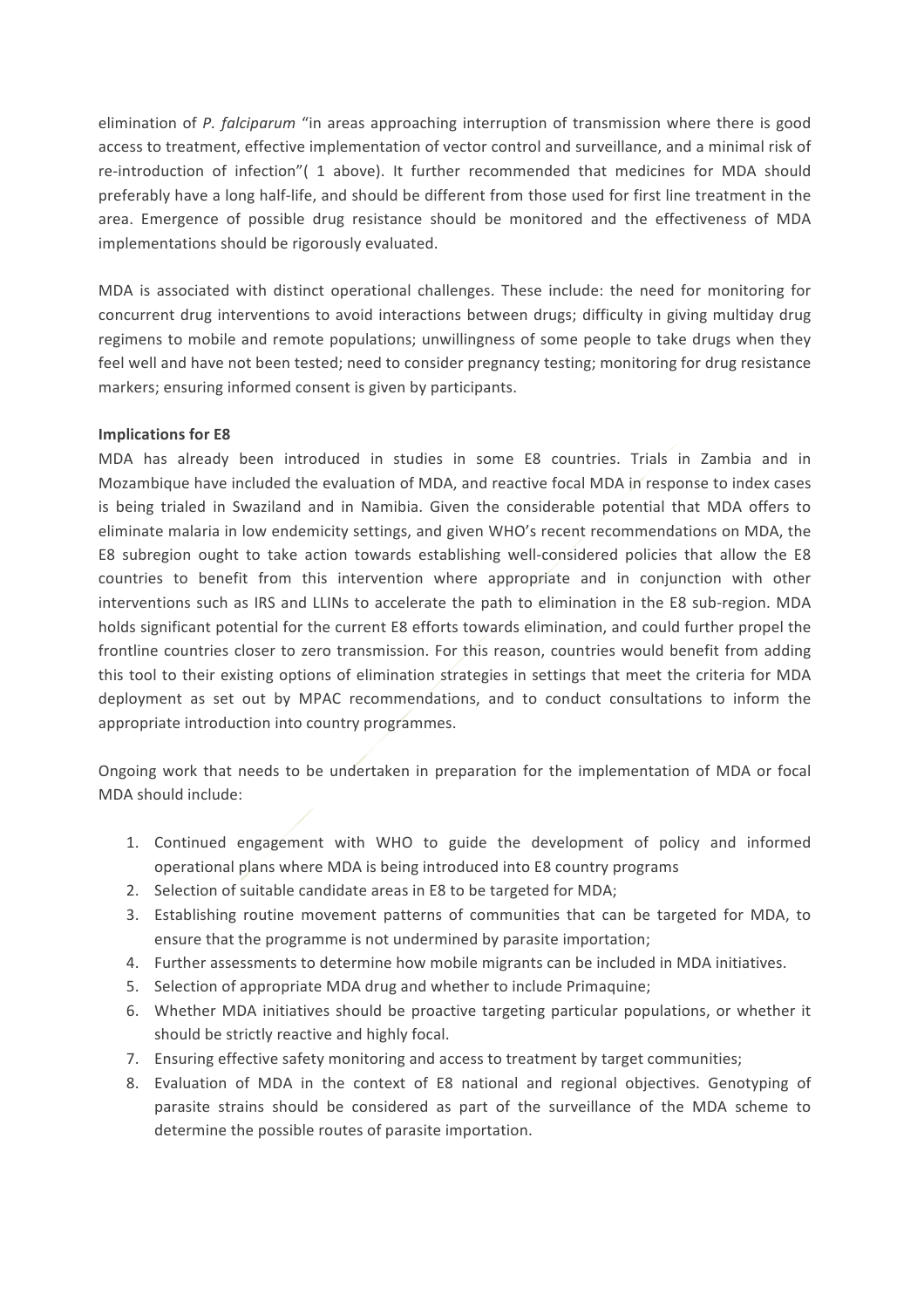In countries introducing MDA, the strategy can be introduced as a pilot scheme to gain experience and build confidence, but the pilots should be large enough to allow for proper evaluation of the effectiveness of the intervention. Given the current inter-year variation in malaria burden in the Southern African region, before versus after comparisons are likely to be confounded by temporal trends. Therefore, evaluations including contemporaneous control areas for comparison need to be considered.

# **E8 Action**

In order to catalyze action to ensure that E8 countries benefit from this additional tool, the E8 will take the following steps:

- Establishment of a small working group that will support national malaria program managers to assess opportunities and feasibility of the introduction of MDA in each country, in consultation with WHO, and other technical partners
- Develop key messages and action points for national, regional, and global advocacy and resource mobilization
- Draw up the criteria for MDA pilots in the E8, and that draft detailed proposals for the design of a pilot MDA scheme, with input from leading experts in the field.

## **References**

- LARSEN, D. A., BENNETT, A., SILUMBE, K., HAMAINZA, B., YUKICH, J. O., KEATING, J., LITTRELL, M., MILLER, J. M., STEKETEE, R. W. & EISELE, T. P. 2015. Population-wide malaria testing and treatment with rapid diagnostic tests and artemether-lumefantrine in southern Zambia: a community randomized step-wedge control trial design. Am J Trop Med Hyq, 92, 913-21.
- MACAULEY, C. 2005. Aggressive active case detection: a malaria control strategy based on the Brazilian model. *Soc Sci Med,* 60**,** 563-73.
- NEWBY, G., HWANG, J., KOITA, K., CHEN, I., GREENWOOD, B., VON SEIDLEIN, L., SHANKS, G. D., SLUTSKER, L., KACHUR, S. P., WEGBREIT, J., IPPOLITO, M. M., POIROT, E. & GOSLING, R. 2015. Review of mass drug administration for malaria and its operational challenges. Am J Trop Med *Hyg,* 93**,** 125-34.
- OKELL, L. C., BOUSEMA, T., GRIFFIN, J. T., OUEDRAOGO, A. L., GHANI, A. C. & DRAKELEY, C. J. 2012. Factors determining the occurrence of submicroscopic malaria infections and their relevance for control. *Nat Commun,* 3**,** 1237.
- STURROCK, H. J., HSIANG, M. S., COHEN, J. M., SMITH, D. L., GREENHOUSE, B., BOUSEMA, T. & GOSLING, R. D. 2013a. Targeting asymptomatic malaria infections: active surveillance in control and elimination. *PLoS Med,* 10**,** e1001467.
- STURROCK, H. J., NOVOTNY, J. M., KUNENE, S., DLAMINI, S., ZULU, Z., COHEN, J. M., HSIANG, M. S., GREENHOUSE, B. & GOSLING, R. D. 2013b. Reactive case detection for malaria elimination: real-life experience from an ongoing program in Swaziland. *PLoS One*, 8, e63830.
- TIONO, A. B., OUEDRAOGO, A., OGUTU, B., DIARRA, A., COULIBALY, S., GANSANE, A., SIRIMA, S. B., O'NEIL, G., MUKHOPADHYAY, A. & HAMED, K. 2013. A controlled, parallel, cluster-randomized trial of community-wide screening and treatment of asymptomatic carriers of Plasmodium falciparum in Burkina Faso. Malar J, 12, 79.